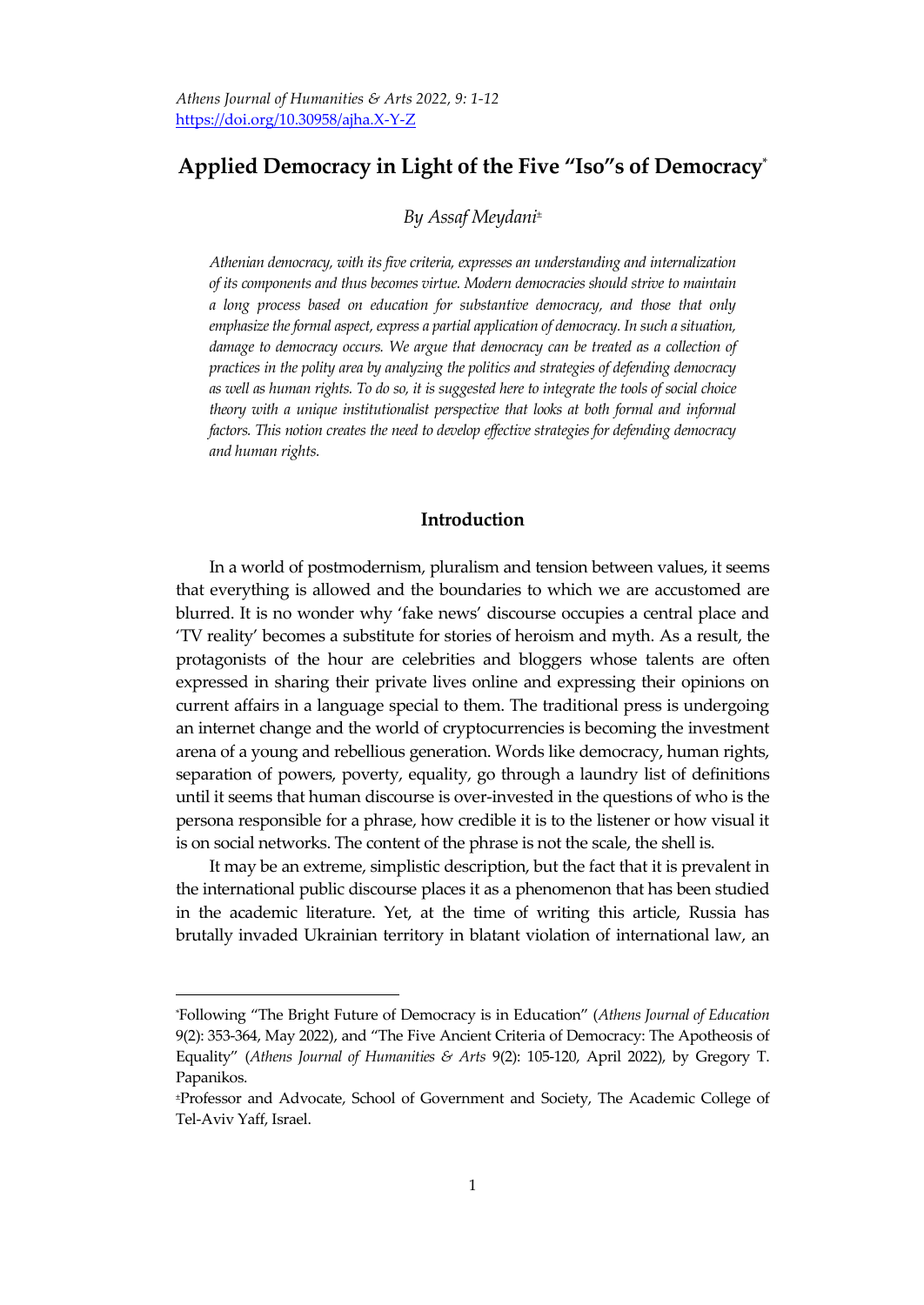invasion that sharpens the debate over the democratic idea as a leading value along with the ability to ensure the protection of human rights.

The literature emphasizes the takeover of democracy by anti-democratic populism. In their book, 'How Democracies Die', Levitsky and Ziblatt argue that democracies today are dead. However, this death does not happen in military coups in the dead of night, but in daylight and by leaders elected in free and democratic elections. 1

Procedurally, the regime looks democratic, as it holds free elections and maintains the principle of majority, but it lacks the substantive aspects of democracy - the protection of human and civil rights, restrictions on the concentration of power and balances between the authorities and the protection of minorities.

There is diversity in terms of the case studies; such were done on Poland, Hungary, USA, Russia, Turkey, Israel, China, Singapore, Tunisia, Afghanistan, Iraq, Lebanon, Algeria and more. The studies are also diverse in terms of the political history of the countries, the electoral system, whether presidential or parliamentary, the degree to which the societies are divided with ethnic minorities or homogeneous and so on. The literature discusses many factors for stability and institutional change in democracy ranging from governments, bureaucracies, courts, institutions, weak laws, civil society organizations, parliamentary coalitions, culture, norms, education, and leadership.<sup>2</sup>

Alleging this phenomenon, the author Prof. Gregory T. Papanikos did well when he chose to return to the depths of history while tracing ancient Athenian democracy and its components, and comparing it to what he calls modern democracy. Papanikos -in two of his articles ought to be read together: 'The Bright Future of Democracy is in Education' (*Athens Journal of Education* 9(2): 353- 364, 2022) as well as 'The Five Ancient Criteria of Democracy: The Apotheosis of Equality' (*Athens Journal of Humanities & Arts* 9(2): 105-120, 2022) - emphasizes the 'desired concept' of an ideal democracy as a philosophical discussion on the meaning of democracy, while criticizing the current reality of today's modern democracies. Papanikos assesses that 'Democracy in ancient Athens was different from what is implemented today even in the most advanced democracies.' 3

Defining Democracy, Papanikos follows Pericles' Funeral Oration: '… and the name is called democracy because not the few but the many rule.' Papanikos

<sup>1.</sup> Steven Levitsky and Daniel Ziblatt, *How Democracies Die* (New York: Crown, 2018).

<sup>2.</sup> Andreas Schedler, 'Restraining the State: Conflicts and Agents of Accountability,' in *The Self–Restraining State: Power and Accountability in New Democracies* (eds.) Larry Diamond Schedler and Marc F. Plattner, 333-350 (Boulder, Colo.: Lynne Rienner, 1999); Alina Mungiu-Pippidi, 'The Quest for Good Government: Learning from Virtuous Circles,' *Journal of Democracy* 27 (2016): 95-109; Larry Diamond, 'Democracy's Arc: From Resurgent to Imperiled,' *Journal of Democracy* 33, no. 1 (2022): 163-179.

<sup>3.</sup> Gregory T. Papanikos, 'The Five Ancient Criteria of Democracy: The Apotheosis of Equality,' *Athens Journal of Humanities & Arts* 9, no. 2 (2022): 105.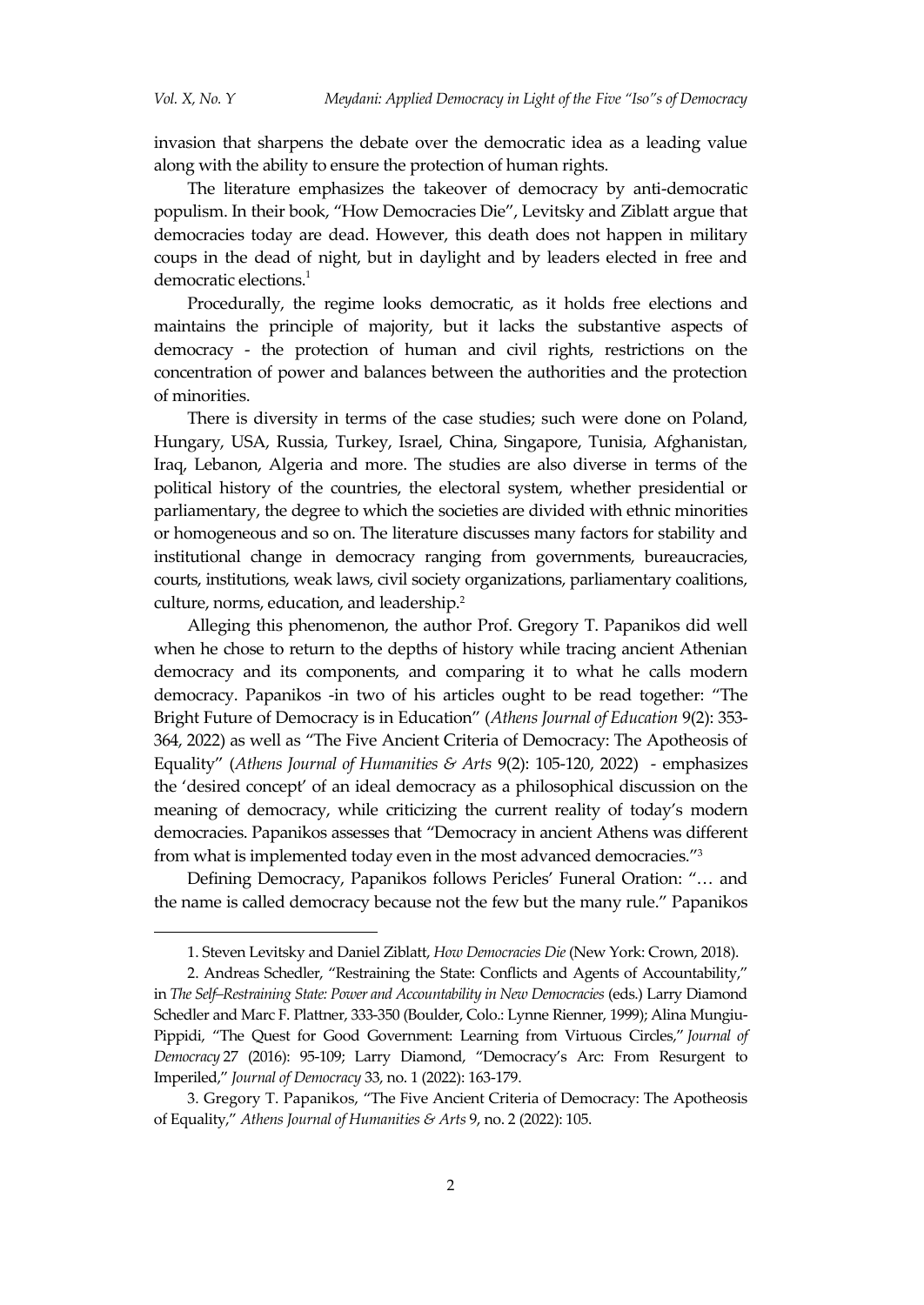emphasizes that democracy exists only when all participate to direct (οἰκεῖν) the politeia.

## **The Five "Iso"s of Democracy**

On the subject of democracy, the ancient Greek literature has identified five criteria of democracy of which Papanikos deals and then applies them to ancient Athens and modern advanced democracies. <sup>4</sup> All five criteria of democracy start with the word "iso-" which means "equal":

**Isegoria** - In a democracy, isegoria means the right of every eligible citizen to speak freely and frankly only before a political body that matters, i.e., the ecclesia of demos, at a specified time and place, with a specific agenda and a well-determined audience (eligible citizens).

**Isonomy** - Isonomy means that all citizens must be equal before the law.

**Isoteleia** - Isoteleia requires that all citizens ought to contribute to public spending proportional to their income and wealth (property), but a politeia can find other revenue sources as well.

**Isocracy** - Isocracy implies that every eligible citizen must have the same probability to be selected as an archon.

**Isopoliteia** - deals with the notion on how to treat the other politeia. If they are treated equal, then this system of international relations can be called isopoliteia.

The author claims that democracy today satisfies some, but not all, of the five criteria. This was also true for the ancient (Athenian) democracy. 5 In his claims, the author marks the desired value direction as a measure to be strived for: 'Democracy requires education and virtue, or to put it in one word, it requires pedagogy'. 6

As such, the Athenian democracy becomes a scale, a kind of virtue, that must be pursued for its fulfillment. In his two articles, the author does an excellent job of making the reader think and reflect on the essence of democracy, on the threats that lie at its doorstep, and on the ability to realize it. Moreover, these five criteria may serve as a benchmark for measuring and comparing modern democracies.

The author's reference to the five criteria is profound, emphasizing the process for democratic socialization as an essential part of democratic realization. The tension between the desired philosophical direction and the ability to exercise democracy in daily life is also characterized by the discussion in the literature dealing with the liberal-communitarian debate.

 $\overline{a}$ 

<sup>4.</sup> Ibid.

<sup>5.</sup> Ibid.

<sup>6.</sup> Papanikos, 'The Bright Future of Democracy is in Education,' *Athens Journal of Education* 9, no. 2 (2022): 353.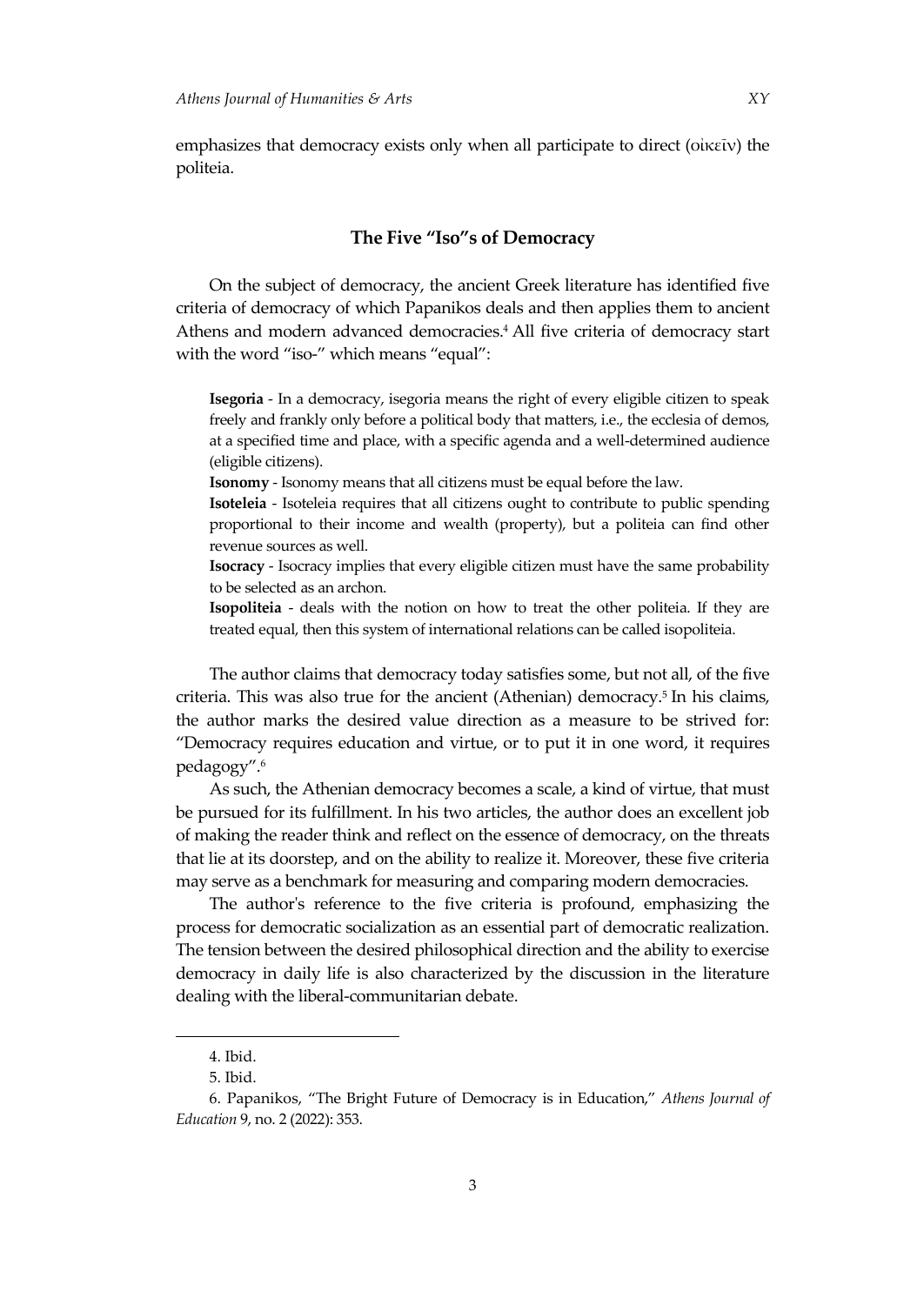## **The Liberal-Communitarian Debate: Towards a Concept of Applied Democracy**

In general, it can be said that liberalism, with an emphasis on individualistic anthology, is currently being challenged by communitarian ontology. It was Michael Sandel<sup>7</sup> who criticized the individualistic ontology that underlies John Rawls'<sup>8</sup> theory of justice and proposed it under a communitarian ontology. Other thinkers have criticized the individualistic ontology of liberalism, which has shown that liberalism is capable of relying on communitarian ontology.<sup>9</sup>

It was Charles Taylor<sup>10</sup> who wrote that when we are dealing with political theory, it is good that we ask two questions: What is the ontology that the theory assumes? And what are the policy recommendations of the theory? Indeed, the dilemma in everyday life is what happens when liberal practices are threatened by communitarian practices? What is the policy recommendation to be applied in these contexts?

Larry Diamond<sup>11</sup> argued that shallow democracy renders a country more susceptible to a total breakdown of the constitutional order, and that democratic regimes cannot become secure unless they broadly respect human rights and institutionalize constraints on the power of key political actors.

The literature on the implementation of human rights protection examines the complexity of everyday reality and attempts to trace the social processes underlying human behavior. To understand how policy regarding human rights can be implemented in a reality in which countries choose to enact human rights laws, but fail to protect human rights in practice, as well as implement public policy that violate human rights is what makes understanding true democracy so complex.

Jack Donnelly analyses the tension between natural rights, universal rights and community rights, and cultural relativism. He chooses to adopt the scale of

<sup>7.</sup> Michael J. Sandel, *Liberalism and the Limits of Justice* (Cambridge University Press, 1982).

<sup>8.</sup> John Rawls, *A Theory of Justice* (Cambridge, MA: Harvard University Press, 1971).

<sup>9.</sup> Michael Walzer, 'Liberalism and the Art of Separation,' *Political Theory* 12, no. 3 (1984): 315-330; Linda Barclay, 'Autonomy and the Social Self,' in *[Relational Autonomy:](https://philpapers.org/rec/MACRAF)  [Feminist Perspectives on Autonomy, Agency, and the Social Self](https://philpapers.org/rec/MACRAF)* (eds.) Catriona Mackenzie and Natalie Stoljar, 52-71 (New York: Oxford University Press, 2000); Will Kymlicka, 'Community,' in *A Companion to Contemporary Political Philosophy* (eds.) Robert E. Goodin and Philip Pettit, 366-378 (Malden: Blackwell Publishing, 1993).

<sup>10.</sup> Charles Taylor, 'Cross-purposes: The Liberal-communitarian Debate,' in *Liberalism and the Moral Life* (ed.) Nancy Rosenblum, 159-182 (Cambridge, MA: Harvard University Press, 1991).

<sup>11.</sup> Larry Diamond, 'Democracy's Arc: From Resurgent to Imperiled,' *Journal of Democracy* 33, no. 1 (2022):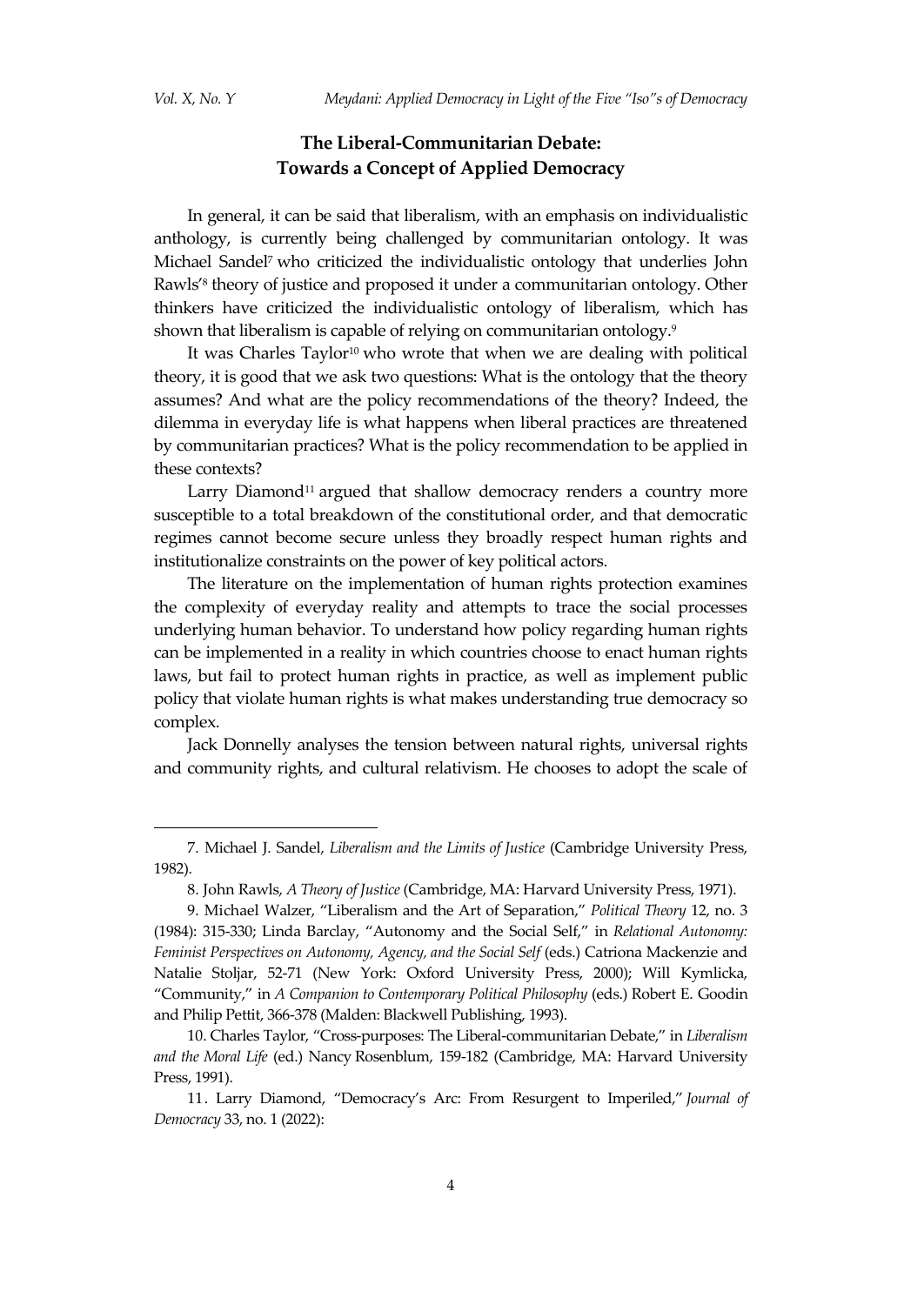universal - natural rights, when the exercise of communitarian rights will be possible as long as the natural rights are not violated.<sup>12</sup>

A similar equation seems to be suggested by the author. Athenian democracy, with its five criteria, expresses an understanding and internalization of its components and thus becomes virtue. Modern democracies should strive to maintain a long process based on education for substantive democracy, and those that only emphasize the formal aspect, express a partial application of democracy. In such a situation, damage to democracy occurs, and democracy then has a duty to defend itself for the benefit of its citizens. The substantive view corresponds with the discussion on political culture—a concept that needs to be defined in order to test its realization. The author chooses to define the characteristics of democracy according to the five criteria as characteristics that more so serve as a definition. They express values that, in an educational process, become beliefs and preferences in terms of substantive democratic political culture. Take for example the first criterion: Isegoria.

In a democracy, isegoria means the right of every eligible citizen to speak freely and frankly only before a political body that matters. Freedom of expression is not generally meant here as a definition of the right granted in a system that is democratic. Following the Pericles discussion, the author emphasizes the word 'Freely' and thus gives a deeper, inner meaning to the course of action. The internalization of the meaning of action gives democracy its special power. The internalization is also reflected in the listening side that actually listens. This substantive thinking corresponds with the perception of Jürgen Habermas' Public Sphere<sup>13</sup> as well as to the term "substantive democracy"

13 . The public sphere is an area in social life where individuals can come together to freely discuss and identify societal problems, and through that discussion influence political

<sup>12</sup>. Donnelly focuses on the political realism and cultural relativism which are challenging the international theories of human rights. Donnelly distinguishes between three different approaches to moral relativism. One such type is radical relativism, which considers culture, history and economy to be the source of all values. This approach contradicts the concept of human rights, since it maintains that there are no rights to which all people are entitled. The problem with this approach lies in the fact that we have shown that there are rights that every person possesses, simply by virtue of being human. On the other side of the argument lies the radical universal approach, which maintains that all values are universal, so that there is no room for any changes or adjustments based on a country's specific culture or history. The problem with this approach, which contradicts moral relativism, lies in the ability to apply the rights in each distinct country. There is also a middle-of-the-road approach which distinguishes between strong and weak relativism. According to strong relativism, values are determined, in principle, by the culture or circumstances, and the rights serve as a tool for the control of specific values. The focus is on types of values and relativism. Weak relativism turns the argument around, placing the emphasis on the rights as the main component and viewing the culture and circumstances as a tool of control. According to Donnelly, such an approach explains moral relativism in the clearest manner. Jack Donnelly, *International Human Rights*(New York: Westview, 1998).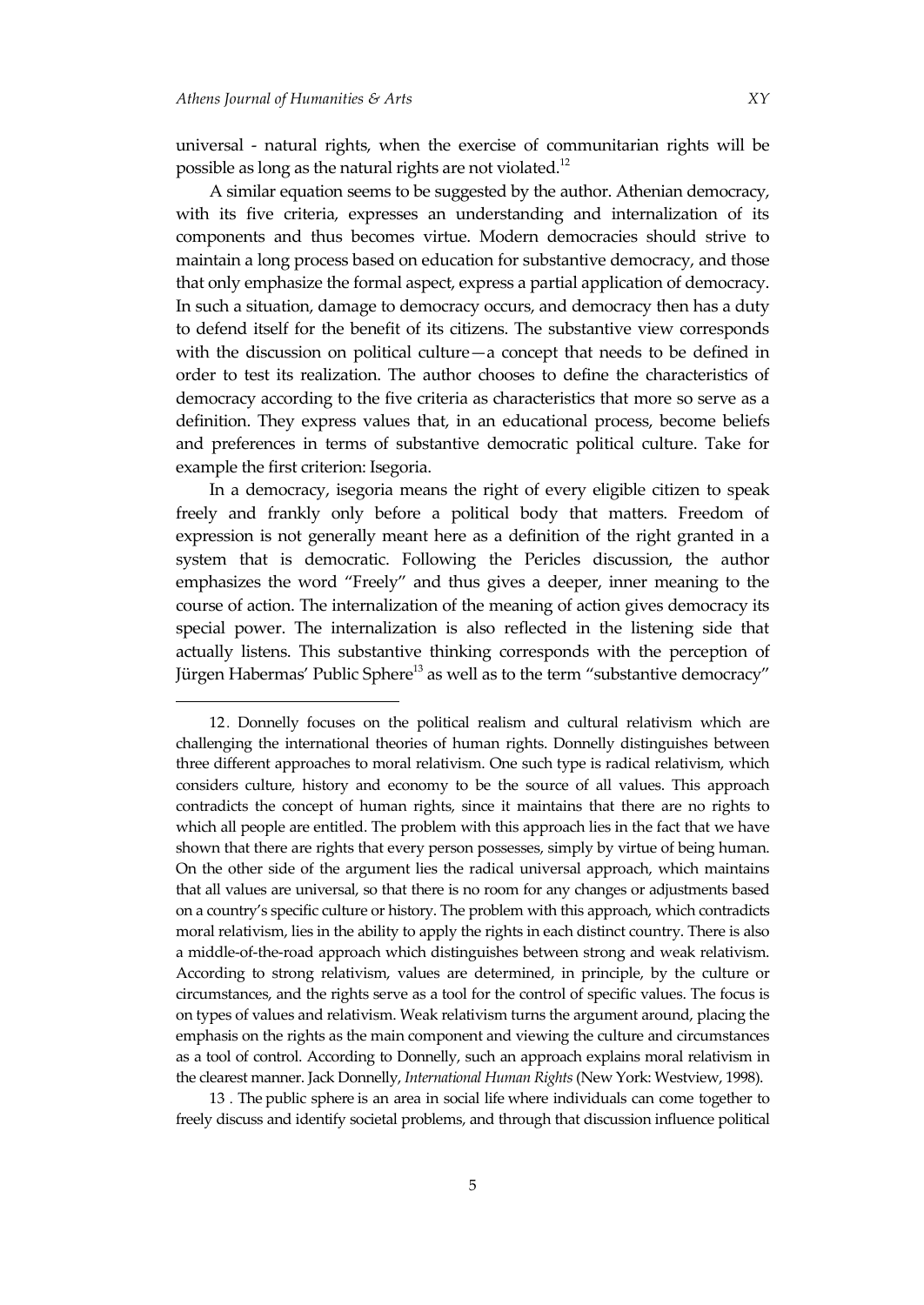rather than "procedural democracy" <sup>14</sup>and to Samuel Huntington's definition of the term "civilization". <sup>15</sup> In all of them, the emphasis is on internalization, on the inner voice that directs the course of action.

Scale is undoubtedly important. The ability to internalize the values that underlie democracy is important. But what happens when, on a daily basis, reality provides events that express democratic violations; events that include threats to democracy as such. Threats stemming from many factors and complex interests of several political and social players in the political and social sphere, threats stemming from the powerful variability of players, or from the power attributed to a group of players that some call 'elite'.

It seems that one should stop for a moment and look inward at the formal and informal structural components of modern democratic systems —to the various players, to the interests, to the cultural conditions that shape beliefs and that shape preferences in the political and social arenas. It is necessary to diagnose the process by which a reality that encourages democracy or a reality that blocks democracy is determined, and trace the factors that explain it.

As the author points out, Plato's Ideal Politeia is superior, but when Plato himself had the opportunity to implement it, he ended up in prison. For this reason, it was not an ideal after all if it cannot be implemented.<sup>16</sup>

In a modern turbulent world, it is essential to emphasize the study of **Applied Democracy**. A study that will answer the question, **why is there such a large gap between the declarations that countries make about democracy and human rights and their imperfect implementation of them**? Or, **why do states that have enacted laws about Democracy and human rights choose not to enforce these laws in daily life**? 17

In that respect, democracy can be treated as a collection of practices in the polity area by analyzing the politics and strategies of defending democracy as

action. A 'Public' is 'of or concerning the people as a whole.' Public Sphere is a place common to all, where ideas and information can be exchanged. Jürgen Habermas, *The Structural Transformation of the Public Sphere: An Inquiry into a category of Bourgeois Society* (Cambridge, Mass.: MIT Press, 1991).

14. As such, a minimalist model i.e., Procedural democracy, can only serve as a foundational opening, but the ultimate goal has to be building substantive democracy, based on what have evolved as fundamental principles of classical liberalism. Obviously, the institutional mechanisms and processes for achieving a minimalist model and progressing beyond it can vary from country to country, depending on the country's traditions and circumstances. Amin Saikal, 'Democracy and Democratization,' in *Encyclopedia Princetoniensis* (Princeton University).

15 . An advanced state of human society, in which a high level of culture, science, industry, and government has been reached. Samuel P. Huntington, 'The Clash of Civilizations?' *Foreign Affairs* 72, no. 3 [\(1993\):](https://www.jstor.org/stable/i20045614) 22-49.

16. Papanikos, 'The Bright Future of Democracy is in Education,' 2022, 354.

17. Assaf Meydani, *The Israeli Supreme Court and the Human Rights Revolution, Courts as Agenda Setters* (Cambridge: Cambridge University Press, 2011).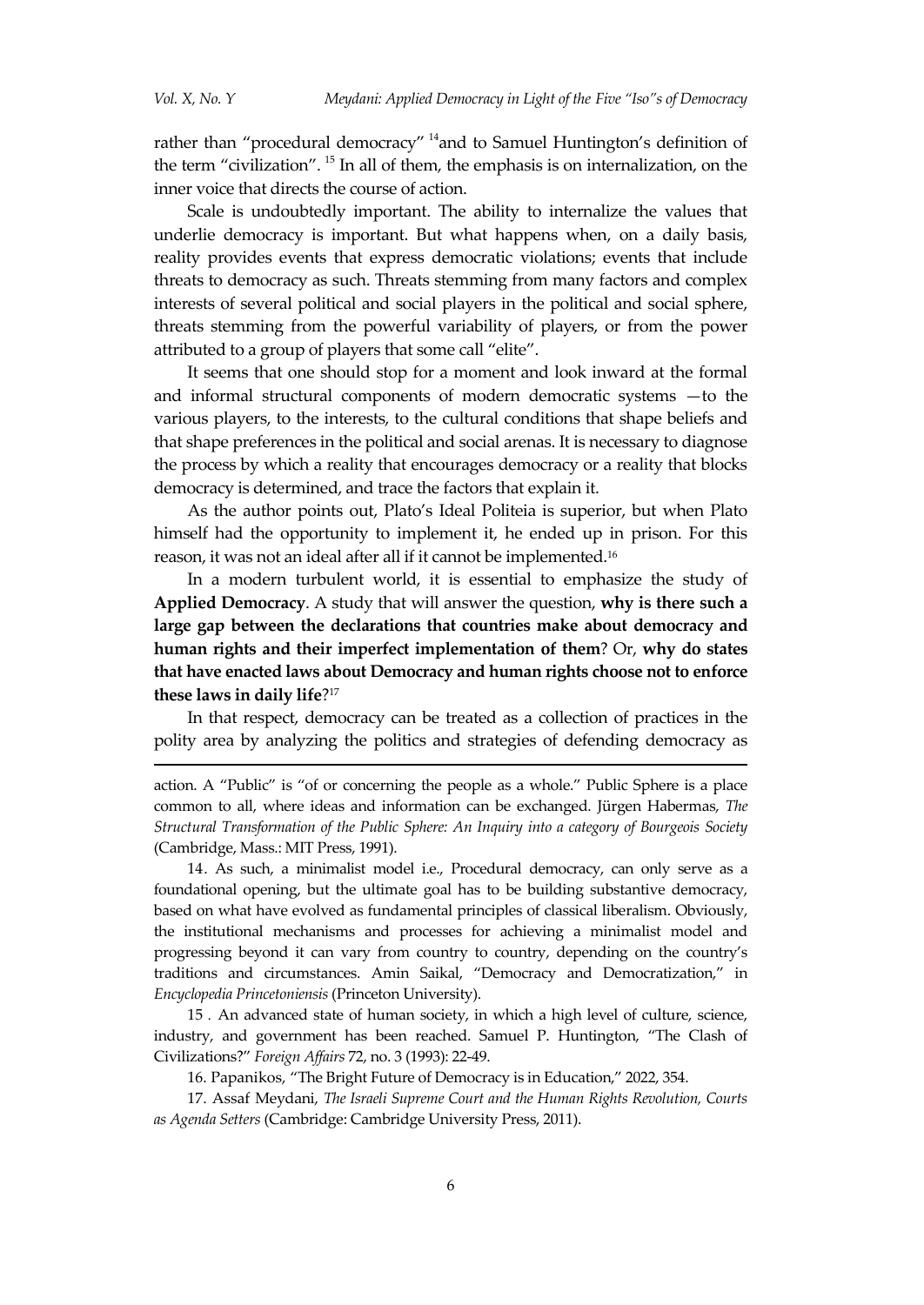well as human rights. To do so, it is suggested here to integrate the tools of social choice theory with a unique institutionalist perspective that looks at both formal and informal factors. 18

This notion creates the need to develop effective strategies for defending democracy and human rights. Ruth Gavison discusses two such strategies: the legal and the political. While the literature emphasizes a dual struggle between both the legal and political fronts in the international arena as well as the domestic arena, Gavison draws an important distinction between narrow and broader defenders of human rights who act via the legal or the political channel respectively. The narrow strategy of defending human rights via the legal channel may prove ineffective in cases where there is no public consensus regarding the importance of human rights. 19

## **Democracy in the Process of Policy Making**

The analysis suggested here is based on institutional theory and social choice<sup>20</sup> which aims to develop a theory that explains the political aspect of human rights and policies oriented in democratic values in general, as well as the functions of several players in the political arena; particularly politicians, bureaucrats, interest groups and the public. <sup>21</sup> These political players operate amid two structural variables.

The first is *non-governability* which is the inability of the political system to formulate and implement systematic policy plans. Non-governability arises in an environment with a sectarian electoral system that is restricted to a particular group and a traditional public management system that is not oriented towards outcomes and/or efficiency.<sup>22</sup> Under these conditions of constant instability and uncertainty, players adopt strategies that will maximize their self-interests. One

<sup>18.</sup> See for example: Todd Landman, *Studying Human Rights* (London and New York: Routledge, 2006).

<sup>19.</sup> Ruth Gavison, 'Human Rights,' in *Human Rights and Civil Liberties In Israel – A Reader* (eds.) R. Gavison and H. Shneidor 1, 25-30 (Tel-Aviv: Frizer Communication Ltd (Hebrew), 1991); Michael W. McCann and H. Silverstein, 'Rethinking Law's Allurements,' in *Cause Layering: Political Commitments and Professional Responsibilities* (eds.) A. Sarat and S. Scheingold (New York: Oxford University Press, 1998).

<sup>20.</sup> Itai Sened, *The Political Institution of Private Property* (Cambridge: Cambridge University Press, 1997).

<sup>21.</sup> Michael Howlett, M. Ramesh and Anthony Perl, *Studying Public Policy, Policy Cycles and Policy Subsystems* (Toronto: Oxford University Press, 2009); Philip Robins, 'Public Policy Making in Turkey: Faltering Attempts to Generate a National Drugs Policy,' *[Policy &](http://www.ingentaconnect.com/content/tpp/pap;jsessionid=b509k2nbgghuu.alexandra)  [Politics](http://www.ingentaconnect.com/content/tpp/pap;jsessionid=b509k2nbgghuu.alexandra)* 37, no. 2 (2009): 289-306.

<sup>22.</sup> Yehezkel Dror, *The Capacity to Govern: A Report to the Club of Rome* (London: Frank Cass, 2001).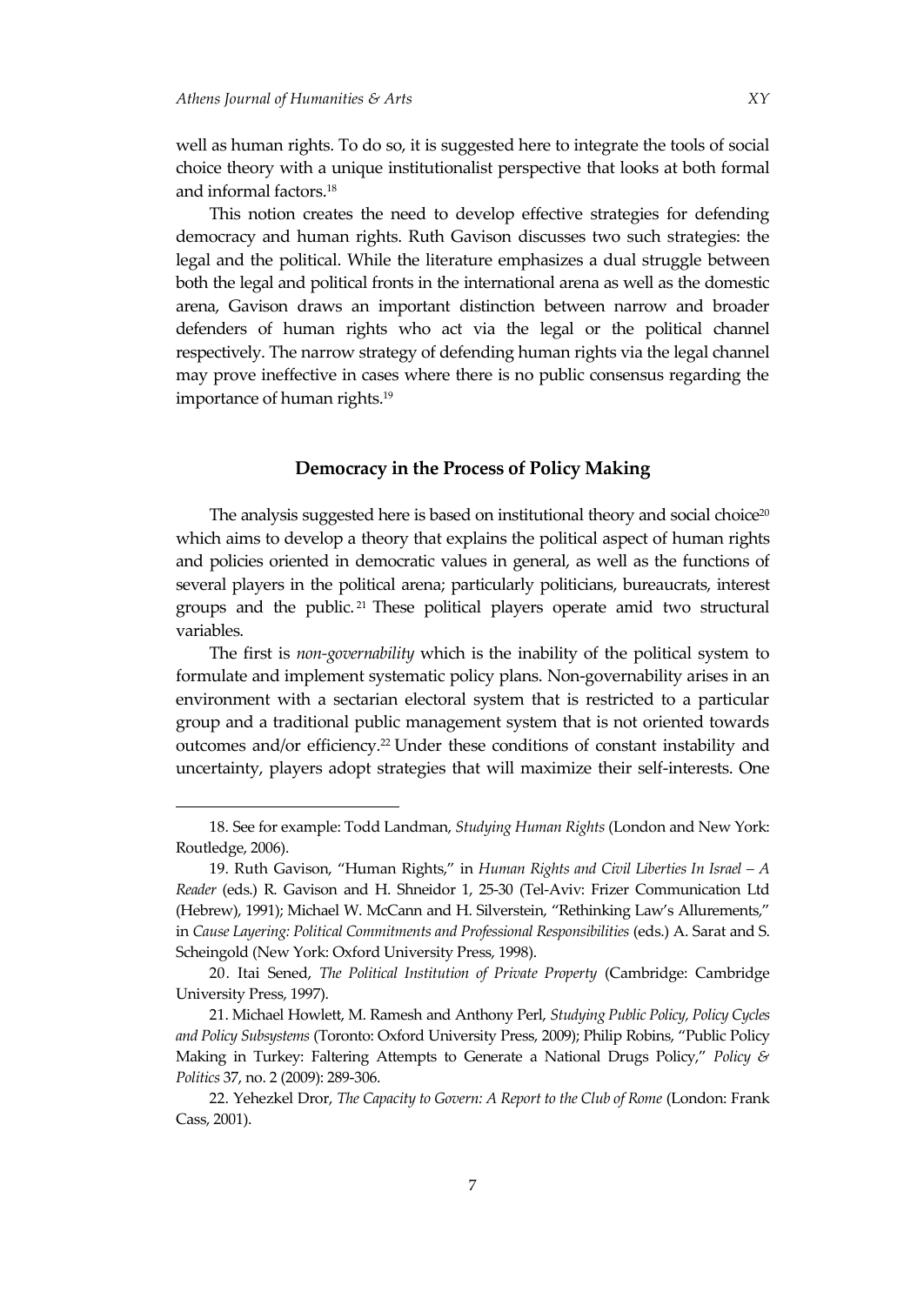result is the harm done to human rights, even though, ironically, the main strategy utilized is intense litigation with the expectation that the International Court Justice – the ICJ which has its seat in The Hague - the principal judicial organ of the Unite Nations or the [European Court of Human Rights,](https://en.wikipedia.org/wiki/European_Court_of_Human_Rights) will provide policy decisions about human rights. Non-governmental organizations turn to the Court because it succeeded to promote the concept of HR more easily rather than the alternative of enacting laws within the parliaments as well as to implement those laws. The activity of non-governmental organizations is part of a global process that has been at work since the 1970s in which non-governmental organizations have been shaping human rights as a legal, political and social product. 23

Indeed, Francis Fukuyama claimed that *good governance*—or at least initially decent, as opposed to predatory, governance—is key to democracy's long-term prospects.<sup>24</sup> Non-governability refers to the inability to make consistent and stable public policy—to design and implement quality public policies, goods and services.<sup>25</sup> It also leads to the entrenchment of traditional public management systems that are not oriented towards outcomes and efficiency through improved management of the public budget and do not focus on the role of public agencies in working with citizens.<sup>26</sup> Thus the result could reach economic and political instability.

The second characteristic is a *political culture* that serves short term calculation over the long term*.* In its extreme form, this culture gives rise to alternative politics, a semi-legal pattern of do-it-yourself behavior that favors outcomes over process.

These alleged variables enable us to explain the processes through which democracies are struggling to promote human rights within a specific institutional environment in general, thus determining the scope of human rights within the notion of substantive democracy in particular. From this twofold analysis we draw conclusions about the future of democracies and its attitude towards human rights.

Thus, we elaborate on the processes of social learning and their impact on the institutional setting. We also discuss the place and role of policy makers in defending human rights in light of cultural and structural variables. The politics of defending human rights within a substantive notion of democracy is a complex realm consisting of several actors who are motivated by different means and interests. Thus, policy makers must consider the input of these actors if they want to determine a suitable policy.

<sup>23.</sup> Gerald M. Steinberg, Anne Herzberg and Jordan Berman, *Best Practices for Human Rights and Humanitarian NGO Fact-Finding* (Martinus Nijhoff Publishers / Brill, 2012).

<sup>24.</sup> Francis Fukuyama, 'Why is Democracy Performing So Poorly?' *Journal of Democracy* 26 (2015): 11-20.

<sup>25.</sup> Gideon Doron and Michael Harris, *Public Policy and Electoral Reform: The Case of Israel* (Lexington, MA: Lexington Books, 2000).

<sup>26.</sup> Itzhak Galnoor*, Public Management in Israel: Development, Structure, Functions and Reforms (*London: Routledge, 2011).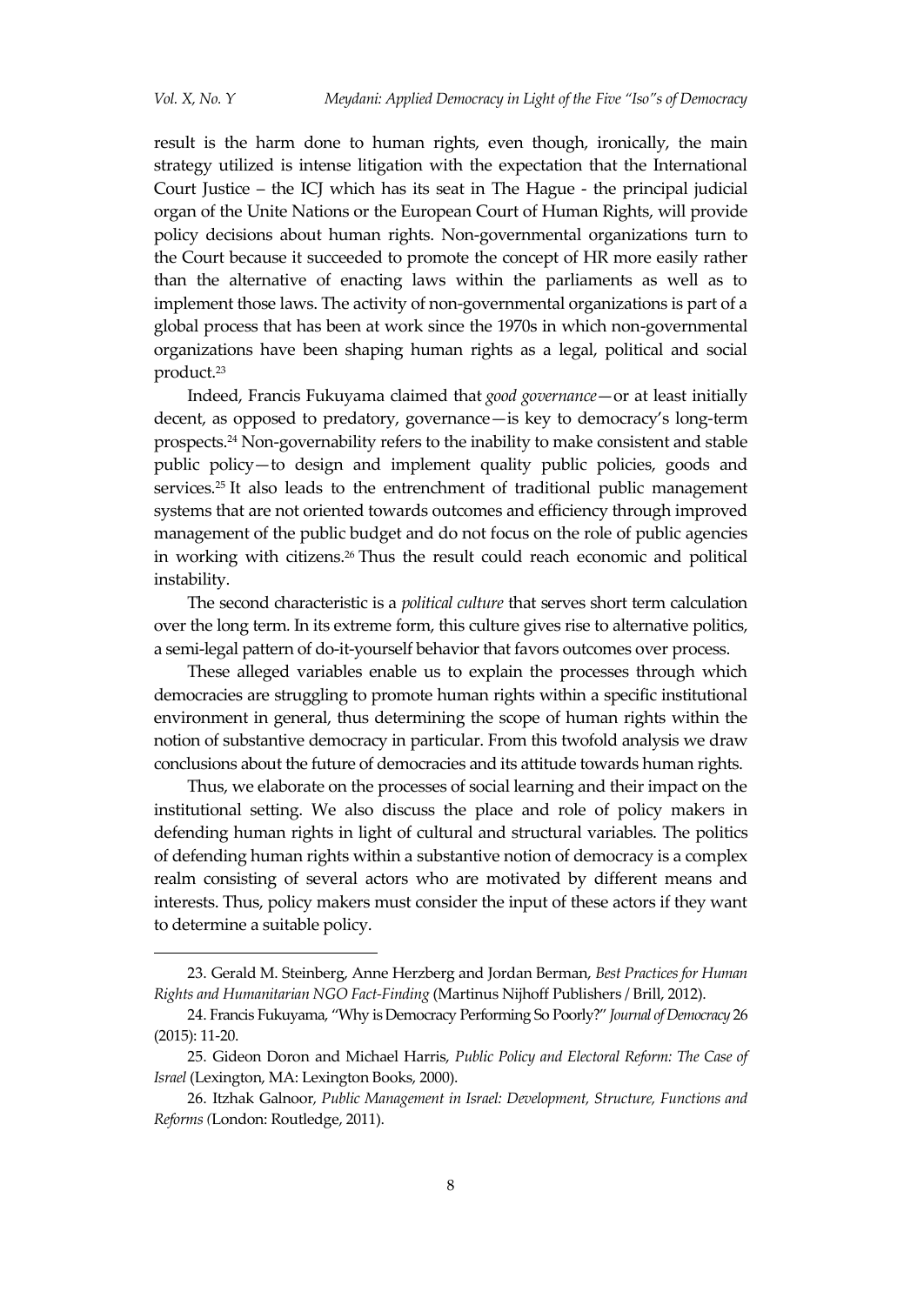An important branch of public choice theory is the study of institutions and constitutional arrangements within the discipline of new institutionalism. Understanding institutions as the rules of the game, this field studies the ways in which institutions evolve and their impact on political and economic outcomes. In

many democracies, many of the processes are informal in the sense that special behavioral conduct becomes part of the reality without being formally institutionalized in the rules of the game. For example, the expression of human rights in the constitution of a country is

part of a wider issue concerning their relationship to other features of constitutionalism. Galligan and Sandler (2004) refer to constitutionalism as the recognition of and respect for the values of respect for persons, democracy, the rule of law, and related ideas within a country, and the existence of institutions and mechanisms for upholding them. Such a situation implies an institutional structure that reflects these values in a general way and provides mechanisms for their protection in particular cases. 27

### **Analyzing the Reality for Modern Democracies and Human Rights**

The protection of a substantive democracy and human rights is a product of the activity of several players: politicians, bureaucrats, non-governmental organizations and the general public. These groups act against the backdrop of structural as well as cultural conditions, both local and international. In his book, *The Third Wave,* Huntington demonstrates the crucial impact of the international context of prevailing norms, ideas, models, and trends, and how the policies and actions of powerful democracies—and their power *relative* to autocracies—shaped the global fate of democracy.<sup>28</sup> This hypothesis allows us to make comparisons between countries. In countries where the structural and cultural conditions are not outcome-directed, the viewpoint of the players will be long-term.

It is apparent that the meeting point between the state, which often represents the body that violates human rights, and the non-governmental organizations is not as contentious or challenging as one might expect. This identity between human rights NGOs and the state institutions is evident in the cooperation between the organizations and certain politicians with liberal agendas. For these politicians, the promotion of human rights could be translated into electoral capital, maximizing these politicians' chances of re-election. In this context, sometimes results are emphasized over progress. Indeed, in an environment of non-governability

<sup>27.</sup> Dennis Galligan and Deborah Sandler, 'Implementing Human Rights,' in *Human Rights Brought Home: Socio-Legal Perspectives of Human Rights in the National Context* (eds.) Simon Halliday and Patrick Schmidt, 23-57 (Oxford: Hart Publishing, 2004), 50.

<sup>28.</sup> Huntington, *The Third Wave: Democratization in the Late Twentieth Century (*Norman: University of Oklahoma Press, 1991).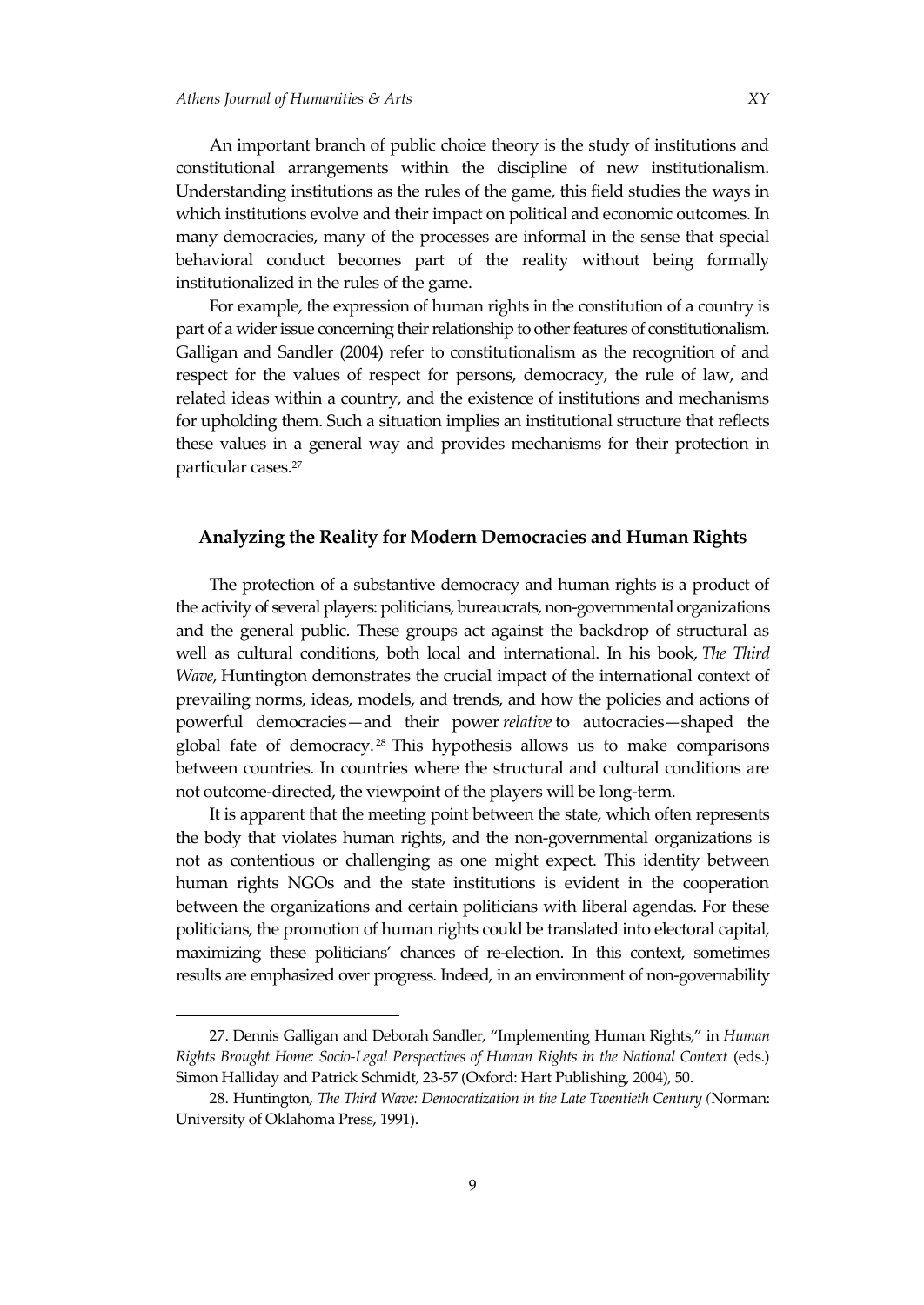characterized by the quick turnover of politicians in ministerial positions and the agendas they hold, organizations must move swiftly to realize their goals. The short window of opportunity works against the promotion of thoughtful, longterm goals. Such an environment also favors lobbying over more lengthy procedures that involve pilot projects, public hearings and education. Furthermore, non-governability results in the struggles of being transferred to the organizations and the courts. Therefore, lawyers at both the NGO level and the political and bureaucratic level spearhead initiatives. Even though representatives of human rights NGOs are interested in promoting long-term proposals, short-term considerations, namely, the maximizing of immediate results will shape their political perceptions and force them to narrow the scope of their proposals to ensure success.

Behaving in accordance with personal interests is a natural part of all human behavior. <sup>29</sup> A British parliamentary committee sums up this phenomenon as follows: 'The essence of the problem…is that the balance of advantage between Parliament and Government in the day-to-day working of the Constitution is now weighted in favor of the government to a degree which arouses widespread anxiety and is inimical to the proper working of our parliamentary democracy.'<sup>30</sup>

Nevertheless, public systems in the modern world, especially the new public management reforms recently adopted in many developing countries, are based on and seek to increase the checks and balances intended to prevent players from acting solely in their own interests. Indeed, in some cases they might even benefit from acting in the interests of the public.

### Bibliography

- Barclay, Linda. 'Autonomy and the Social Self.' In *[Relational Autonomy: Feminist Perspectives](https://philpapers.org/rec/MACRAF)  [on Autonomy, Agency, and the Social Self](https://philpapers.org/rec/MACRAF)*, edited by Catriona Mackenzie and Natalie Stoljar, 52-71. New York: Oxford University Press, 2000.
- Diamond, Larry. 'Democracy's Arc: From Resurgent to Imperiled.' *Journal of Democracy* 33, no. 1 (2022): 163-179.
- Donnelly, Jack. *International Human Rights*. New York: Westview, 1998.
- Doron, Gideon and Michael Harris. *Public Policy and Electoral Reform: The Case of Israel*. Lexington, MA: Lexington Books, 2000.
- Drewry, Gavin. 'Select Committees and Back-Bench Power.' In *The Changing Constitution*, edited by Jeffrey Jowell and Dawn Oliver. Clarendon Press, Oxford, 1985.

<sup>29</sup> . Aaron B. Wildavsky, *Speaking Truth to Power: The Art and Craft of Policy Analysis* (Boston. MA: Little, Brown, 1979).

<sup>30</sup> . First report from the Select Committee on Procedure (1977-1978) HC 588 par. 1.5. quoted in Gavin Drewry, 'Select Committees and Back-Bench Power,' in *The Changing Constitution* (eds.) Jeffrey Jowell and Dawn Oliver, 136 (Clarendon Press, Oxford, 1985); and in András Sajó, *Limiting Government. An Introduction to Constitutionalism* (CEU Press, Central European University Press, 1999), 199.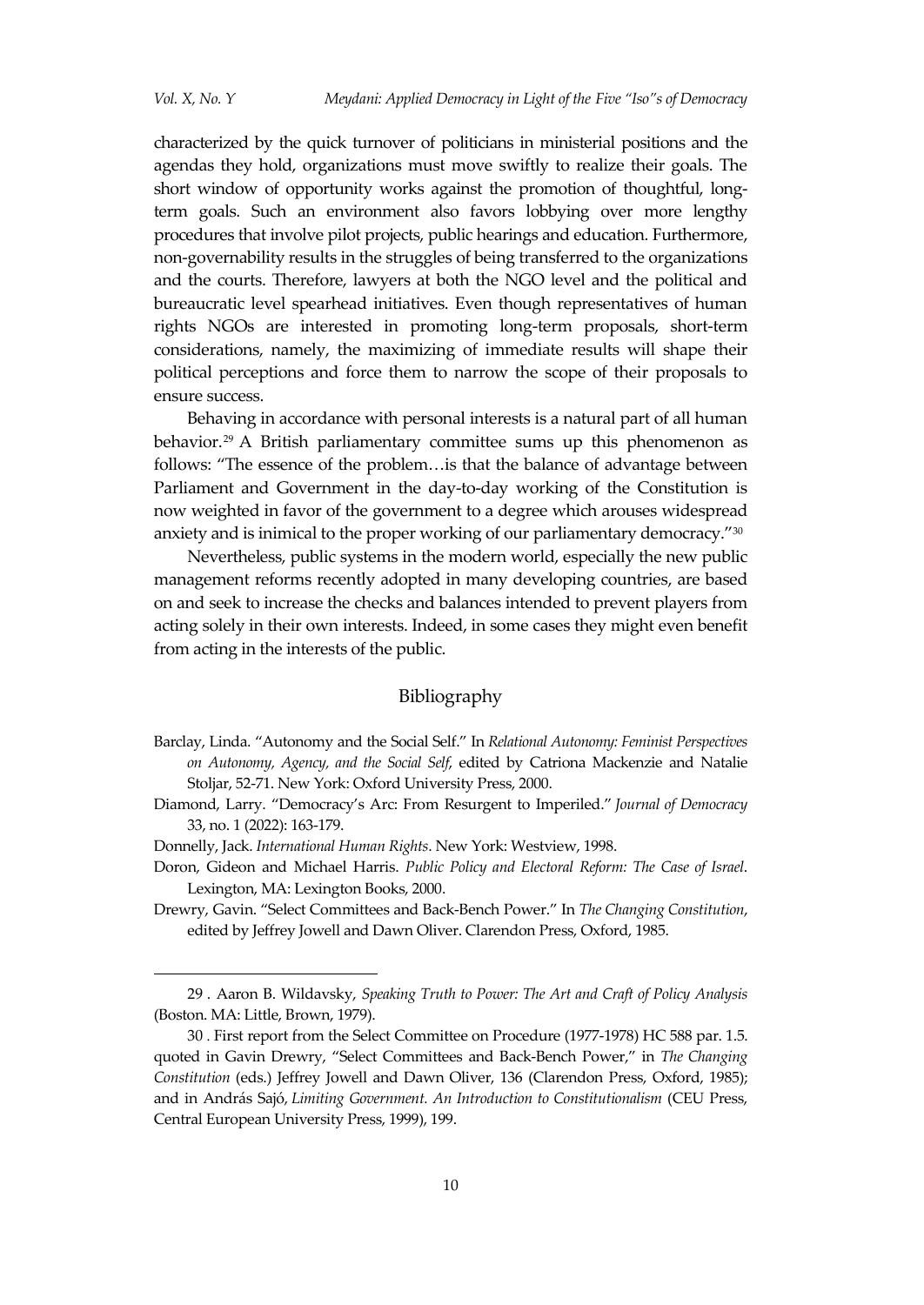- Dror, Yehezkel. *The Capacity to Govern: A Report to the Club of Rome*. London: Frank Cass, 2001.
- Fukuyama, Francis. 'Why is Democracy Performing So Poorly?' *Journal of Democracy* 26 (2015): 11-20.
- Galligan Dennis and Deborah Sandler. 'Implementing Human Rights.' In *Human Rights Brought Home: Socio-Legal Perspectives of Human Rights in the National Context*, edited by Simon Halliday and Patrick Schmidt, 23-57. Oxford: Hart Publishing, 2004.
- Galnoor*,* Itzhak*. Public Management in Israel: Development, Structure, Functions and Reforms.* London: Routledge, 2011.
- Gavison, Ruth. 'Human Rights.' In *Human Rights and Civil Liberties In Israel – A Reader*, edited by R. Gavison and H. Shneidor 1, 25-30. Tel-Aviv: Frizer Communication Ltd (Hebrew), 1991.
- Habermas, Jürgen*. The Structural Transformation of the Public Sphere: An Inquiry into a category of Bourgeois Society*. Cambridge, Mass.: MIT Press, 1991.
- Huntington, Samuel P. *The Third Wave: Democratization in the Late Twentieth Century.*  Norman: University of Oklahoma Press, 1991.

\_\_\_\_. 'The Clash of Civilizations?' *Foreign Affairs* 72, no. 3 [\(1993\):](https://www.jstor.org/stable/i20045614) 22-49.

- Howlett, Michael, M. Ramesh and Anthony Perl. *Studying Public Policy, Policy Cycles and Policy Subsystems*. Toronto: Oxford University Press, 2009.
- Kymlicka, Will. 'Community.' In *A Companion to Contemporary Political Philosophy,* edited by Robert E. Goodin and Philip Pettit, 366-378. Malden: Blackwell Publishing, 1993.
- Landman, Todd. *Studying Human Rights*. London and New York: Routledge, 2006.
- Levitsky, Steven and Daniel Ziblatt. *How Democracies Die*. New York: Crown, 2018.
- McCann, Michael W. and H. Silverstein. 'Rethinking Law's Allurements.' In *Cause Layering: Political Commitments and Professional Responsibilities*, edited by A. Sarat and S. Scheingold. New York: Oxford University Press, 1998.
- Meydani, Assaf. *The Israeli Supreme Court and the Human Rights Revolution, Courts as Agenda Setters*. Cambridge: Cambridge University Press, 2011.
- Mungiu-Pippidi, Alina. 'The Quest for Good Government: Learning from Virtuous Circles.' *Journal of Democracy* 27 (2016): 95-109.
- Papanikos, Gregory T. 'The Five Ancient Criteria of Democracy: The Apotheosis of Equality.' *Athens Journal of Humanities & Arts* 9, no. 2 (2022): 105-120.
- \_\_\_\_. 'The Bright Future of Democracy is in Education.' *Athens Journal of Education* 9, no. 2 (2022): 353-364.
- Rawls John. *A Theory of Justice*. Cambridge, MA: Harvard University Press, 1971.
- Robins, Philip. 'Public Policy Making in Turkey: Faltering Attempts to Generate a National Drugs Policy.' *[Policy & Politics](http://www.ingentaconnect.com/content/tpp/pap;jsessionid=b509k2nbgghuu.alexandra)* 37, no. 2 (2009): 289-306.
- Saikal, Amin. 'Democracy and Democratization.' In *Encyclopedia Princetoniensis*. Princeton University.
- Sajó, András. *Limiting Government. An Introduction to Constitutionalism*. CEU Press, Central European University Press, 1999.
- Sandel Michael J. *Liberalism and the Limits of Justice*. 2nd Edition 1998. Cambridge University Press, 1982.
- Schedler, Andreas. 'Restraining the State: Conflicts and Agents of Accountability.' In *The Self–Restraining State: Power and Accountability in New Democracies*, edited by Larry Diamond Schedler and Marc F. Plattner, 333-350. Boulder, Colo.: Lynne Rienner, 1999.